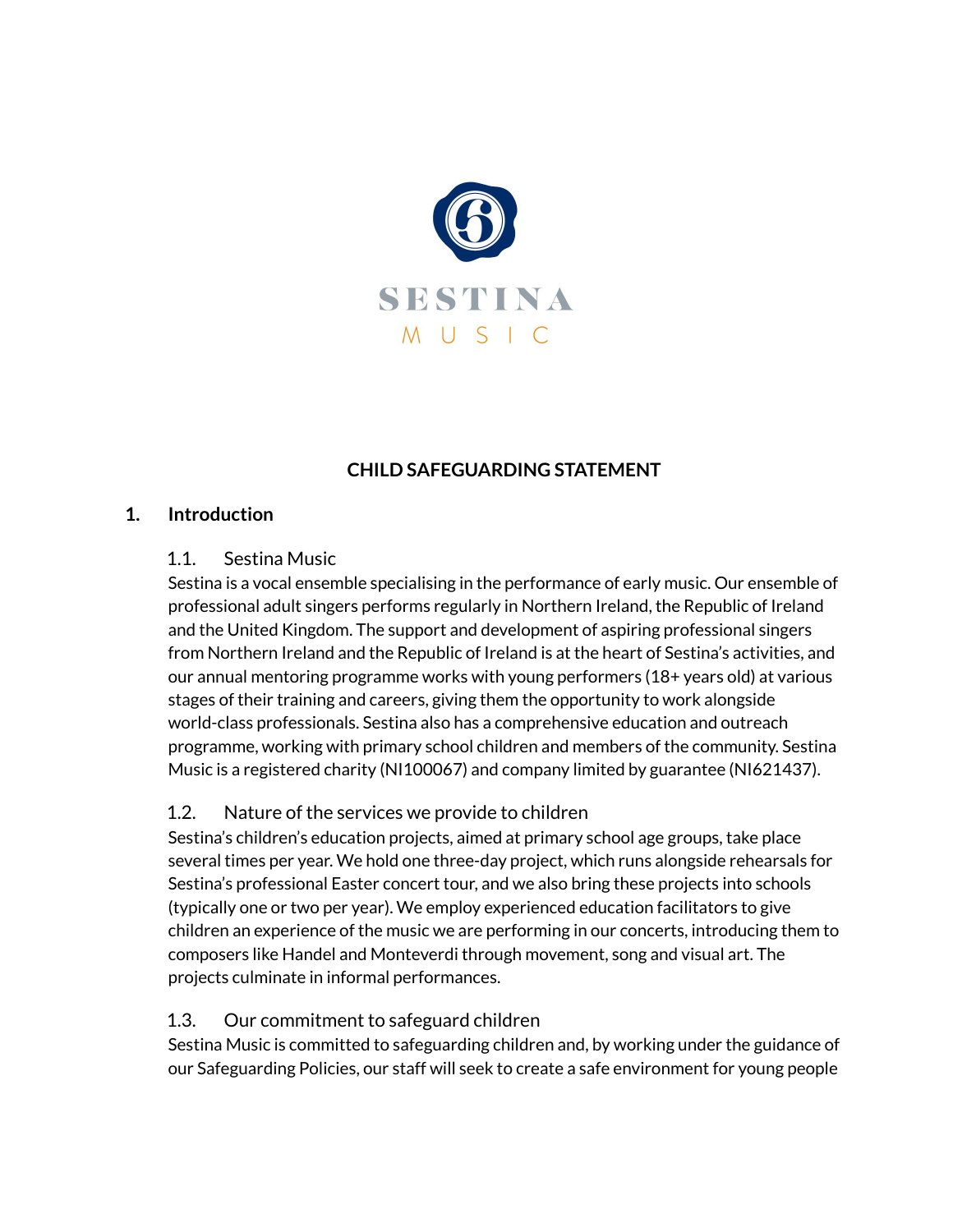who are involved in our cultural outreach programmes. The following set of principles are adhered to:

**Importance of childhood** - The importance of childhood should be understood and valued. Needs of the child - Children's cultural experiences should be guided by what is best for the child.

**Integrity in relationships** - Adults interacting with children in cultural activities are in a position of trust and influence. They should always ensure that children are treated with integrity and respect.

**Quality atmosphere & ethos** - Children's cultural activities should be conducted in a safe, positive and encouraging atmosphere.

**Equality** - All children should be valued and treated in an equitable and fair manner regardless of ability, age, gender, religion, social and ethnic background or political persuasion.

## **2. Risk Assessment**

We have carried out an assessment of any potential for harm to a child while availing of our services. Below is a list of the areas of risk identified and the list of procedures for managing these risks.

|                | <b>Risk identified</b>                                                                                                                                                                                                                       | Procedure/Control in place to manage the risk                                                                                                                                                                                                                                                                                                                                                                         |
|----------------|----------------------------------------------------------------------------------------------------------------------------------------------------------------------------------------------------------------------------------------------|-----------------------------------------------------------------------------------------------------------------------------------------------------------------------------------------------------------------------------------------------------------------------------------------------------------------------------------------------------------------------------------------------------------------------|
| $\mathbf{1}$   | <b>RECRUITMENT</b><br>Unqualified or untrained people in<br>role of facilitator<br>Recruitment of inappropriate<br>people in role of facilitator<br>Supervision issues                                                                       | Sestina employs only experienced and qualified<br>education facilitators to work with children.<br>Facilitators will, where necessary, undergo police<br>checks with PSNI (through Access NI), in line with<br>Sestina's recruitment policy and relevant<br>legislation.<br>Sestina will always provide adequate supervision<br>for children's groups. Teachers will always be<br>present during our work in schools. |
| $\overline{2}$ | <b>BEHAVIOUR</b><br>Harm caused by behaviour of<br>staff/facilitators, including lack of<br>adherence with misc procedures<br>in Safeguarding policy (e.g.<br>Unauthorised photography &<br>recording activities, or use of<br>social media) | Sestina's Code of Conduct and Policy and<br>Procedures document will be communicated clearly<br>to all staff and facilitators (anyone authorised to<br>have access to children), including in relation to<br>recording and photography.<br>There will be no access to children's areas by<br>unauthorised personnel during the project.                                                                               |
| 3              | <b>REPORTING PROCEDURES</b><br>Concerns of abuse or harm are not                                                                                                                                                                             | Sestina has appointed a Designated Officer to be                                                                                                                                                                                                                                                                                                                                                                      |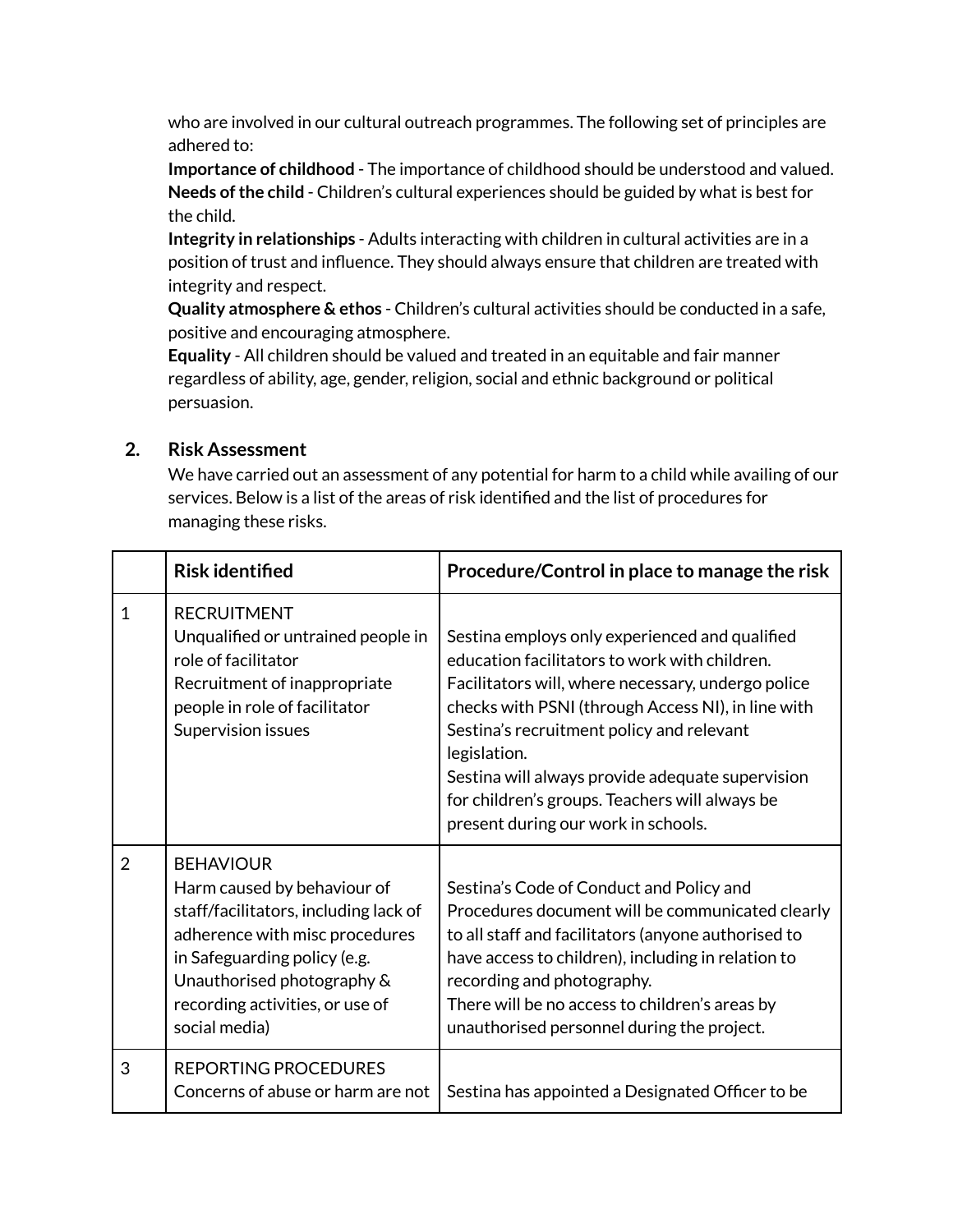|                | reported, because of lack of<br>knowledge of organisational and<br>statutory reporting procedures, or<br>that there is no designated person,<br>or the identity of this person is not<br>known.                                | responsible for reporting safeguarding concerns to<br>relevant statutory organisations. This person has<br>had relevant training for this role and has access to<br>resources and contacts for advice and reporting.<br>Sestina's Policy and Procedures document,<br>containing an outline of organisational and<br>reporting procedures as well as contact details of<br>Sestina's designated safeguarding personnel, will be<br>communicated clearly to all staff and facilitators. |
|----------------|--------------------------------------------------------------------------------------------------------------------------------------------------------------------------------------------------------------------------------|---------------------------------------------------------------------------------------------------------------------------------------------------------------------------------------------------------------------------------------------------------------------------------------------------------------------------------------------------------------------------------------------------------------------------------------------------------------------------------------|
| $\overline{4}$ | <b>FACILITIES</b><br>Unauthorised access to<br>designated children's areas and to<br>facilities such as toilets etc.<br>Unauthorised exit from children's<br>areas<br>Photography, filming or recording<br>in prohibited areas | Access to children's areas during the project will be<br>strictly controlled, so that no unauthorised<br>personnel can gain entry, and so that children can<br>not exit without supervision. There will be no<br>recording or photography except in designated<br>areas by designated personnel.<br>Facilities will be arranged so that there is no sharing<br>of toilets or changing areas between adults and<br>children.                                                           |

## **3. Procedures**

This Child Safeguarding Statement has been developed in line with requirements under the Children First Act 2015, Children First: National Guidance for the Protection and Welfare of Children (2017), and Tusla's Child Safeguarding: A Guide for Policy, Procedure and Practice.

Sestina's Safeguarding Policies and Procedures have been developed in line with the Children's (Northern Ireland) Order 1995 and Safeguarding Vulnerable Groups (NI) Order 2007, with guidance from the NI Executive Department of Health document "Co-operating to Safeguard Children and Young People in Northern Ireland", in addition to the Republic of Ireland legislation and policy above.

In addition to the procedures listed in our risk assessment, the following procedures support our intention to safeguard children while they are availing of our service:

- Procedure for the management of allegations of abuse or misconduct against workers/volunteers of a child availing of our service;
- Procedure for the safe recruitment and selection of workers and volunteers to work with children;
- Procedure for provision of and access to child safeguarding training and information, including the identification of the occurrence of harm;